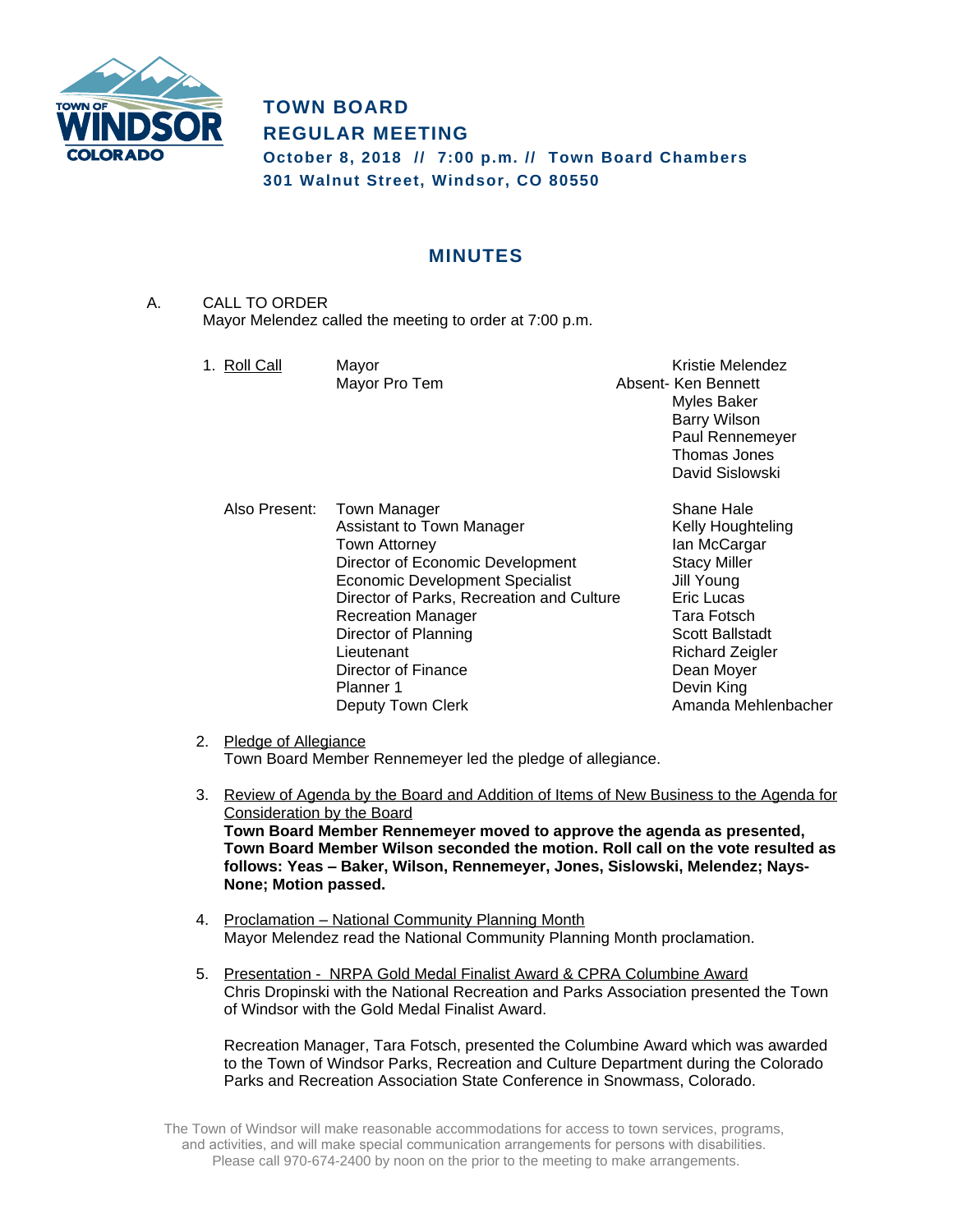- 6. Board Liaison Reports
	- Town Board Member Baker Tree Board, Historic Preservation Commission Town Board Member Baker reported the Tree Board met and conducted a tree inspection and inventory at Windsor Highlands Park.
	- Town Board Member Wilson Parks, Recreation & Culture Advisory Board; Poudre River Trail Corridor Board Town Board Member Wilson stated the Parks, Recreation & Culture Board did not meet due to a lack of quorum. Mr. Wilson reminded residents that the Poudre River Trail is closed east of Hwy 257 for another month.
	- Mayor Pro Tem Bennett Water & Sewer Board Town Board Member Bennett was absent.
	- Town Board Member Rennemeyer Chamber of Commerce Town Board Member Rennemeyer reported that the Chamber of Commerce will be having their annual dinner to recognize several business in Windsor on October 18, 2018 from 5:00-8:00 p.m.
	- Town Board Member Jones Windsor Housing Authority; Great Western Trail Authority

Town Board Member Jones had no report on the Windsor Housing Authority or Great Western Trail Authority.

Dr. Jones filled in for Mr. Sislowski and reported that the Clearview Library Board is looking forward to a positive vote on the upcoming ballot issue regarding the new library. In addition Dr. Jones shared the naming opportunities for various conference rooms as well as the library itself.

- Town Board Member Sislowski –Clearview Library Board; Planning Commission Town Board Member Sislowski had no report.
- Mayor Melendez Downtown Development Authority; North Front Range/MPO Mayor Melendez had no report for the Downtown Development Authority. Mayor Melendez reported that the North Front Range/MPO met and discussed the proposed Regulation 20, Colorado Low Emission Automobile Regulation which preserves the GHC limits established in the current federal vehicle standards by adopting California's vehicle standards. The Board does intend to create a petition to question the item. Ms. Melendez also reported that Resolution 2018-21 passed in regards to providing additional funding to several transportation improvement programs. Discussion also revolved around bringing in the One Call One Click program to Larimer and Weld counties. The program would provide seniors one place to go for all their transportation needs by listing various options and pricing. Mayor Melendez concluded by stated that the MPO is in the 2018 call for project process which opens October  $9<sup>th</sup>$  through November 16, 2018.
- 7. Public Invited to be Heard

Mayor Melendez opened the meeting up for public comment to which there was none.

- B. CONSENT CALENDAR
	- 2. Minutes of the September 24, 2018 Regular Meeting Krystal Eucker
	- 3. Advisory Board Appointments Krystal Eucker
	- 4. Report of Bills September 2018 Dean Moyer
	- 5. Resolution No. 2018-92 Approving the Accessioning of Items to the Town of Windsor Museum Collection – Eric Lucas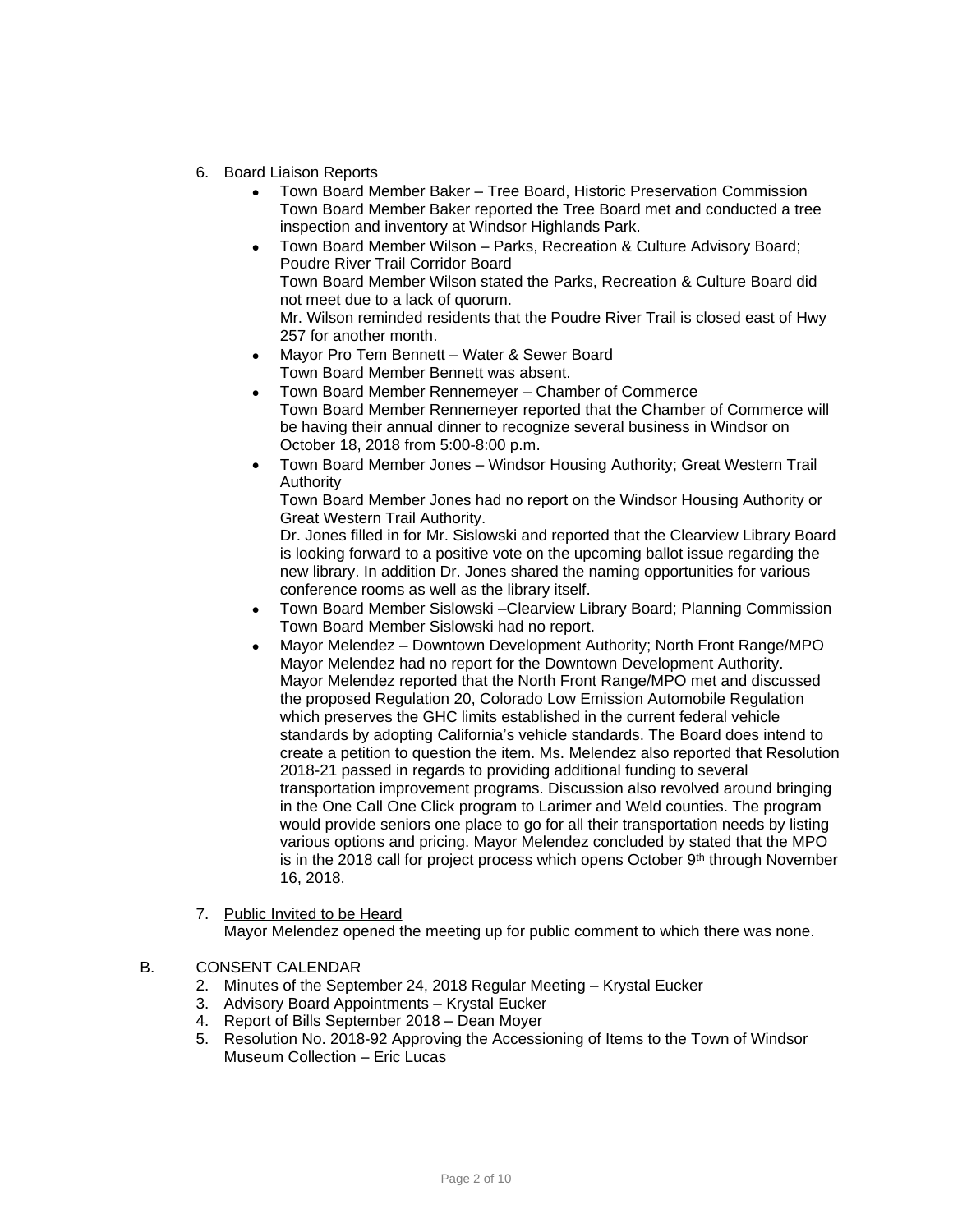6. Resolution No. 2018-93 Approving the De-accessioning of Items to the Town of Windsor Museum Collection – Eric Lucas

Town Board Member Jones requested that more detail be added to his Windsor Housing Authority Liaison report from the September 24<sup>th</sup> Town Board meeting.

**Town Board Member Rennemeyer moved to approve the consent calendar as amended. Town Board Member Baker seconded the motion. Roll call on the vote resulted as follows: Yeas** – **Baker, Wilson, Rennemeyer, Jones, Sislowski Melendez; Nays- None; Motion passed.** 

#### C. BOARD ACTION

1. Ordinance No. 2018-1572 – An Ordinance Amending Section 16-19-10(b) of the Town of Windsor Municipal Code to allow accessory storage in the General Commercial zone district

*Super majority vote required on second reading*

- Second Reading
- Legislative
- Staff presentation: Devin King, Planner I

Mr. King stated that nothing has changes since first reading. As discussed at the August 27, 2018 work session, the included amended language addressing outdoor storage and display is in response to the need from commercial users for accessory outdoor storage in the General Commercial zone district and the effort to accommodate that need while maintaining the "small town feel" that citizens, Town Board and Planning Commission have expressed as important.

The following shows a comparison of the screening language that was changed per the direction given by Town Board at the August 27, 2018 work session:

Presented at August 27 work session:

d. Shall be permanently and fully screened from residential uses, rights-of-way and private drives by screening that is incorporated into the overall design themeand is continuous with the architectural design of the principal building.

#### Current Ordinance language:

d. Items located in outdoor storage areas shall be permanently and fully screened from adjacent residential property, public rights-of-way and private drives by opaque structural walls, opaque fencing and/or a combination thereof that is at least as tall as the tallest items in storage. Screening materials shall conceal all items in storage, shall be opaque and consist predominately of colors and materials generally matching the principal building on the premises. Chain link screening material, with or without slats, is prohibited.

At the September 19, 2018 Planning Commission meeting, commissioners questioned whether or not 60 days is adequate time for seasonal sales to be displayed. Staff followed up to this question by contacting some of the local businesses that tend to have seasonal sales, e.g. Ace Hardware and King Soopers, to discuss the typical duration of their seasonal sales. It was determined from these conversations that 90 consecutive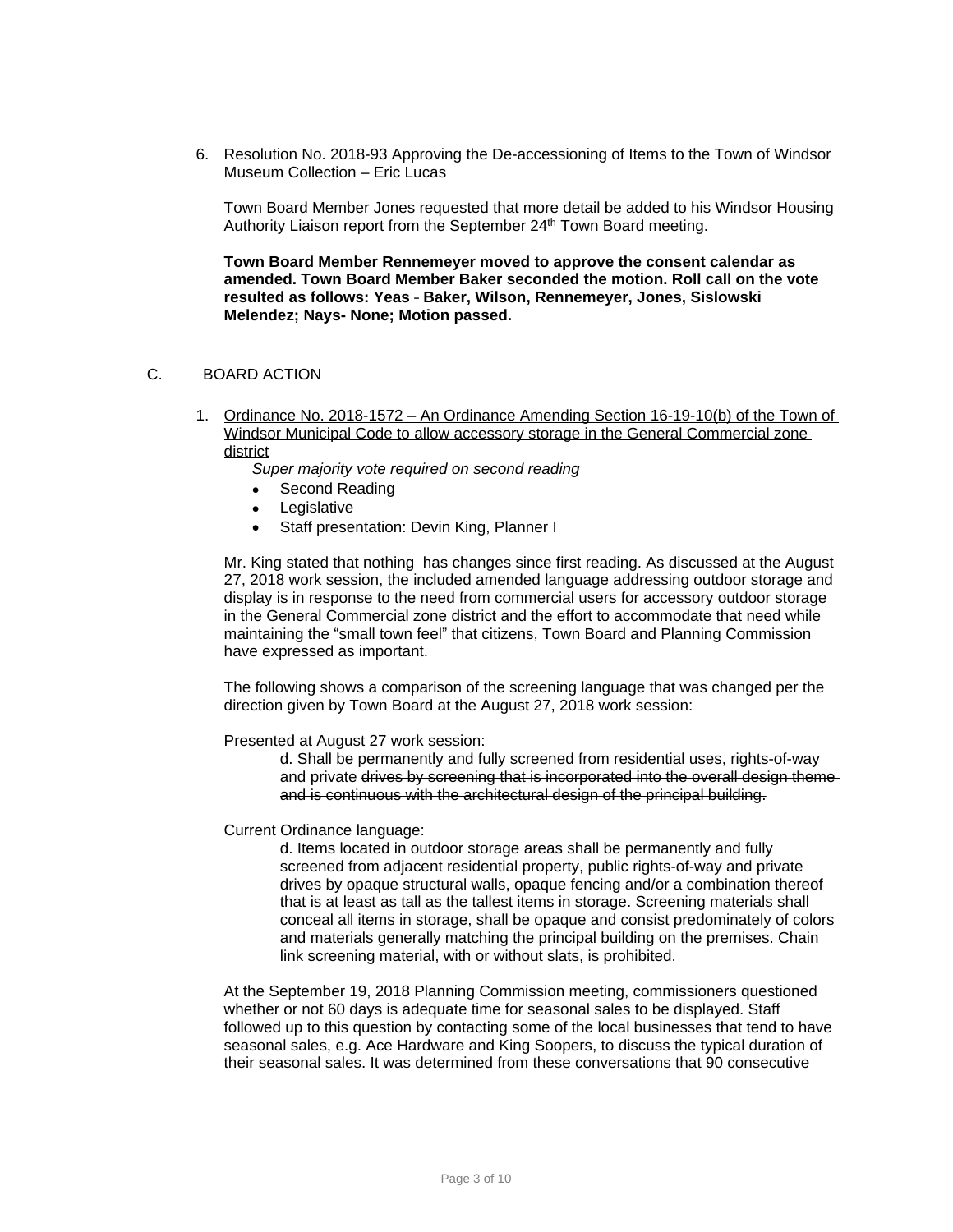days would be a more appropriate timeframe and the ordinance before you was revised to reflect this.

At its September 19, 2018 regular meeting, the Planning Commission forwarded to the Town Board a recommendation of approval of Ordinance 2018-1572 amending Section 16-19-10(b) to allow accessory outdoor storage and display in the General Commercial zone district and Town Board approved first reading of the ordinance on September 24, 2018.

Mayor Melendez asked if the record was complete. Per Mr. McCargar, Yes.

**Town Board Member Rennemeyer moved to approve Ordinance No. 2018-1572 – An Ordinance Amending Section 16-19-10(b) of the Town of Windsor Municipal Code to allow accessory storage in the General Commercial zone district. Town Board Member Wilson seconded the motion. Roll call on the vote resulted as follows: Yeas** – **Baker, Wilson, Rennemeyer, Jones, Sislowski, Melendez; Nays-None; Motion passed**

- 2. Ordinance No. 2018-1568 An Ordinance Amending Section 16-10-30 of the Town of Windsor Municipal Code regarding multifamily residential off-street parking requirements *Super majority vote required on second reading*
	- Second Reading
	- Legislative
	- Staff presentation: Paul Hornbeck, Senior Planner Presented by Scott Ballstadt in place of Mr. Hornbeck

Per Mr. Ballstadt, as discussed at two recent work sessions, the Town has experienced multifamily residential development in record numbers over the past few years and this has brought to light the need to re-examine the parking ratio required for multifamily residential uses. Code Section 16-10-30 requires 1.5 parking spaces per multifamily unit. This requirement does not appear to adequately account for visitor and overflow parking, particularly when on-street parking is not available.

At the work sessions on this topic, the majority of Planning Commission and Town Board expressed concern that the current parking ratio is insufficient and that an approach which assigns a parking ratio based on the number of bedrooms in a unit is preferred. There is no uniformly accepted parking ratio for multifamily projects since every project has a different context and a different mix of residents and associated travel patterns. However, a review of other regional jurisdictions parking ratios and research of parking generation rates indicate Windsor's parking ratio to be on the low side. Of particular concern are multifamily developments without adjacent on-street parking to help absorb overflow parking. Given the lack of a uniform parking ratio that works for all scenarios, staff has attempted to draft a code amendment that takes into account unique development features, such as number of bedrooms and availability of on-street parking, while maintaining a code that is easy to apply.

This amendment is primarily targeted at multifamily projects that do not have on-street parking available so a credit is given when on-street parking is available adjacent to the development. The credit proposed is one parking space for every 25' of linear frontage on a street with on-street parking, up to 10% of the required parking. This credit is similar to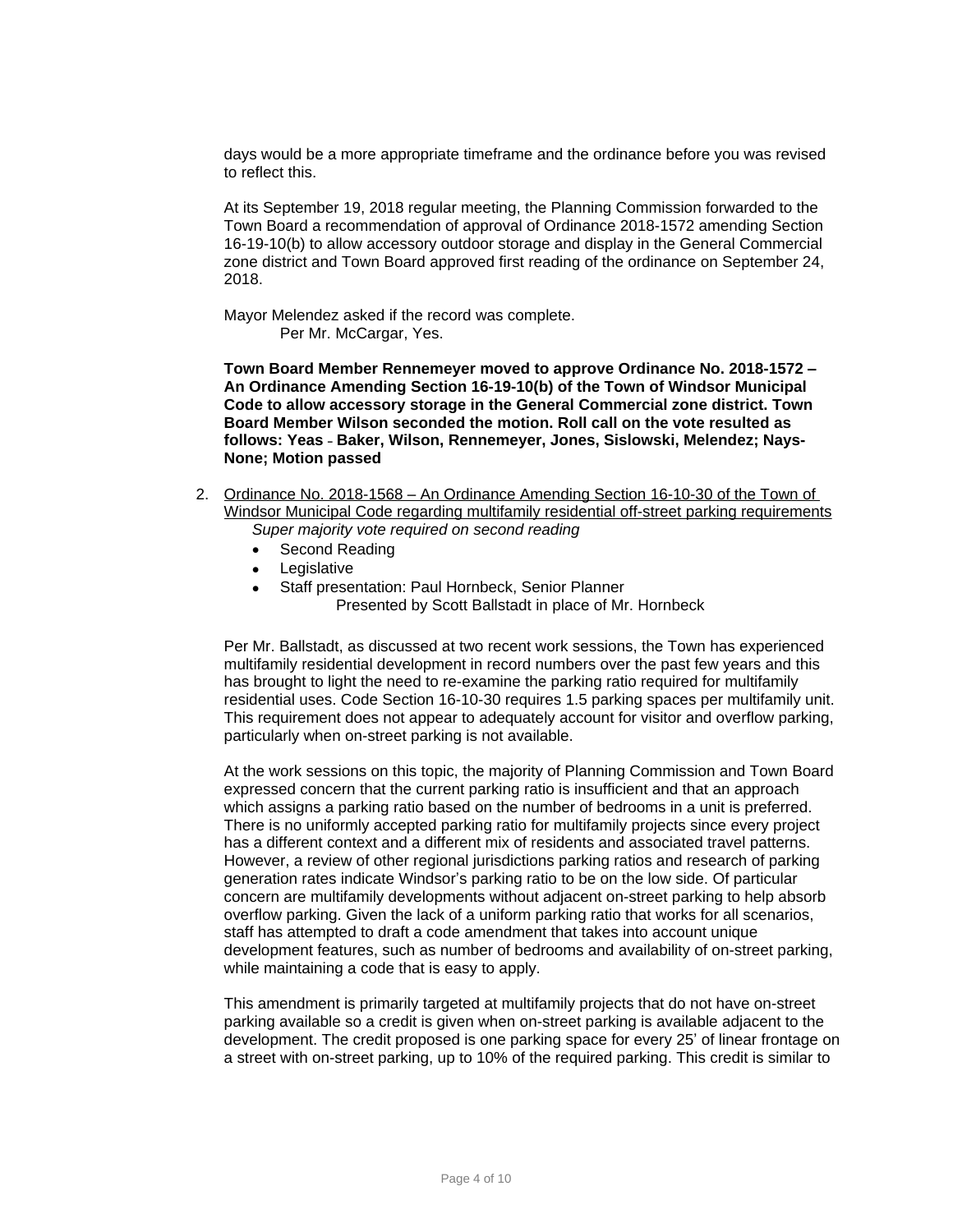a credit allowed for all uses within the downtown area and would largely mitigate any increase in parking requirements under the proposed amendment when on-street parking is available.

One question that came up during the last work session was ensuring adequate flexibility to keep up with evolving trends in transportation or for projects with unique parking demands. A review of the current code language shows that such flexibility can be easily addressed with a minor change to the title of Municipal Code Section 16-10-30(a)7 which provides Planning Commission the ability to make determinations regarding parking when there is a question:

*Parking Determinations. In any case where there is a question as to the parking requirements for a use or where such requirements are not specifically enumerated, the Planning Commission shall convene a public hearing to determine the appropriate application of the parking requirements to the specific situation, applying the criteria set forth above and in keeping with sound land use planning principles.*

Additionally, at the September  $24<sub>th</sub>$  first reading of the ordinance, Town Board directed staff to add language which clarifies the effective date of the ordinance and ensures that it will not apply to any complete multifamily submittals that may already be under review. Such language has been added to the enclosed ordinance.

At their July 18, 2018, meeting the Planning Commission forwarded to Town Board a recommendation of approval of the proposed amendment to Municipal Code Section 16- 10-30 to modify the multifamily parking requirements and Town Board approved first reading on September 24, 2018.

Town Board Member Baker inquired if other municipalities participate in the on-street parking credit.

Mr. Ballstadt responded that he is not aware of other municipalities participating in the off-street parking credit. The language was taken from the current code pertaining to the downtown area which was replicated.

Mayor Melendez thanked staff for including the parking determination portion to the Municipal Code which would allow for a public hearing.

Mayor Melendez asked if anyone from the audience wished to speak on this matter. There was none.

**Town Board Member Wilson moved to approve Ordinance No. 2018-1568 – An Ordinance Amending Section 16-10-30 of the Town of Windsor Municipal Code regarding multifamily residential off-street parking requirements. Town Board Member Rennemeyer seconded the motion. Roll call on the vote resulted as follows: Yeas** – **Baker, Wilson, Rennemeyer, Jones, Sislowski, Melendez; Nays-None; Motion passed**

- 3. Resolution No. 2018-89 Approving Modifications to the Road Impact Fee Schedule Pursuant to Section 17-15-100(b) of the Windsor Municipal Code
	- Legislative action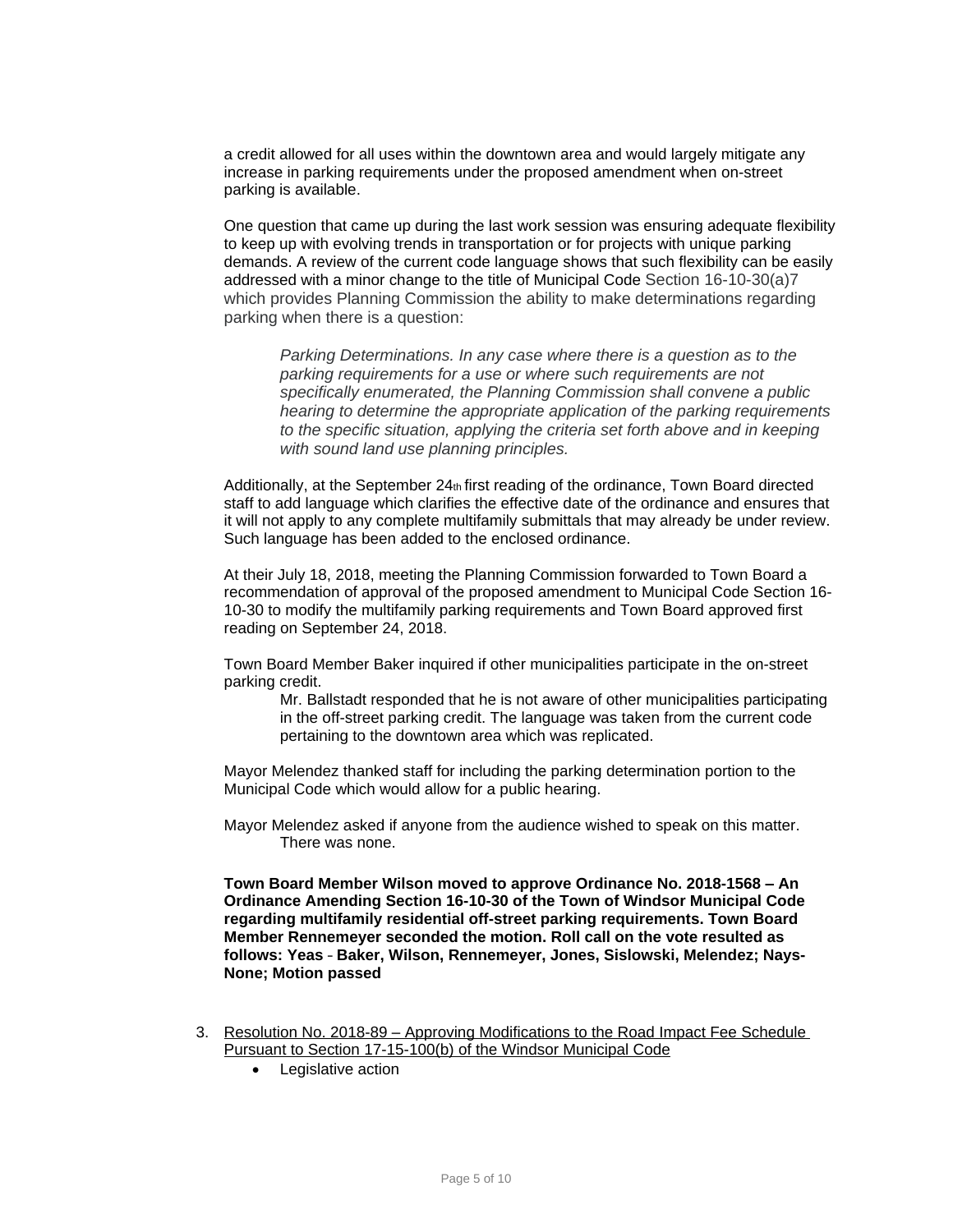Staff presentation: Scott Ballstadt, Director of Planning

Per Mr. Ballstadt, Section 17-15-100(b) of the Municipal Code requires the Town to perform an annual review of the Road Impact Fee Table and make adjustments to account for inflation. Based on the most recent 2 year annual data calculations of Q2 Colorado Construction Cost Index (CCCI) figures published by the Colorado Department of Transportation (CDOT), the 2018 annual adjustment results in an increase of 10.13%.

The Town hired the consulting team of Duncan and Associates and Felsburg Holt & Ullevig to prepare a comprehensive Road Impact Fee Study and subsequently adopted Windsor's first road impact fees in 2001 with Ordinance No. 2001-1092. The Ordinance establishes a system for the imposition of road impact fees to assure that new development contributes its proportionate share of the cost of providing, and benefits from the provision of, road capital improvements within the benefit area. In 2016, the Town hired the same consulting team to prepare the Road Impact Fee Update and subsequently adopted Ordinance No. 2017-1541.

Section 17-15-100(b) requires annual review of the road impact fee schedule to make adjustments to account for inflation as follows:

"In each year during which a comprehensive update is not performed, the fee schedule shall be adjusted to account for construction cost inflation, pursuant to the provisions of this Section. The Road Impact Fee Administrator shall calculate adjustments to the road impact fee rates by multiplying them by a ratio, the numerator of which is the most recently available two-year moving average of the annual Colorado Construction Cost Index by the Colorado Department of Transportation, and the denominator of which is the same index for a period one (1) year earlier than the numerator. This year the annual adjustment for inflation amount comes to a two-year average of 10.13%. The adjusted fee schedule shall become effective upon and in accordance with the approval thereof by the Town Board. The Road Impact Fee Administrator shall make the adjusted impact fee schedule publicly available."

Staff recommends approval of the Resolution to make adjustments to account for inflation as required by Section 17-15- 100(b) of the Municipal Code.

Mr. Rennemeyer inquired if the road impact fees were reviewed earlier in 2018. Mr. Ballstadt responded that they were adopted with the comprehensive road impact fee update in October, 2017 and went into effect January 1, 2018.

Mr. Rennemeyer inquired if the Municipal Code was changed to reflect the annual inflations as there was once a period of 10 years where there was no adjustments. Mr. Ballstadt stated that the Municipal Code was updated in 2008 which was when the annual update was added. During the economic downturn the Town Board chose not to overburden the development community therefore they did not implement the annual increases.

Mr. Rennemeyer confirmed the Municipal Code now reflects the need for an annual increase.

Per Mr. Ballstadt; Yes, it has since 2008.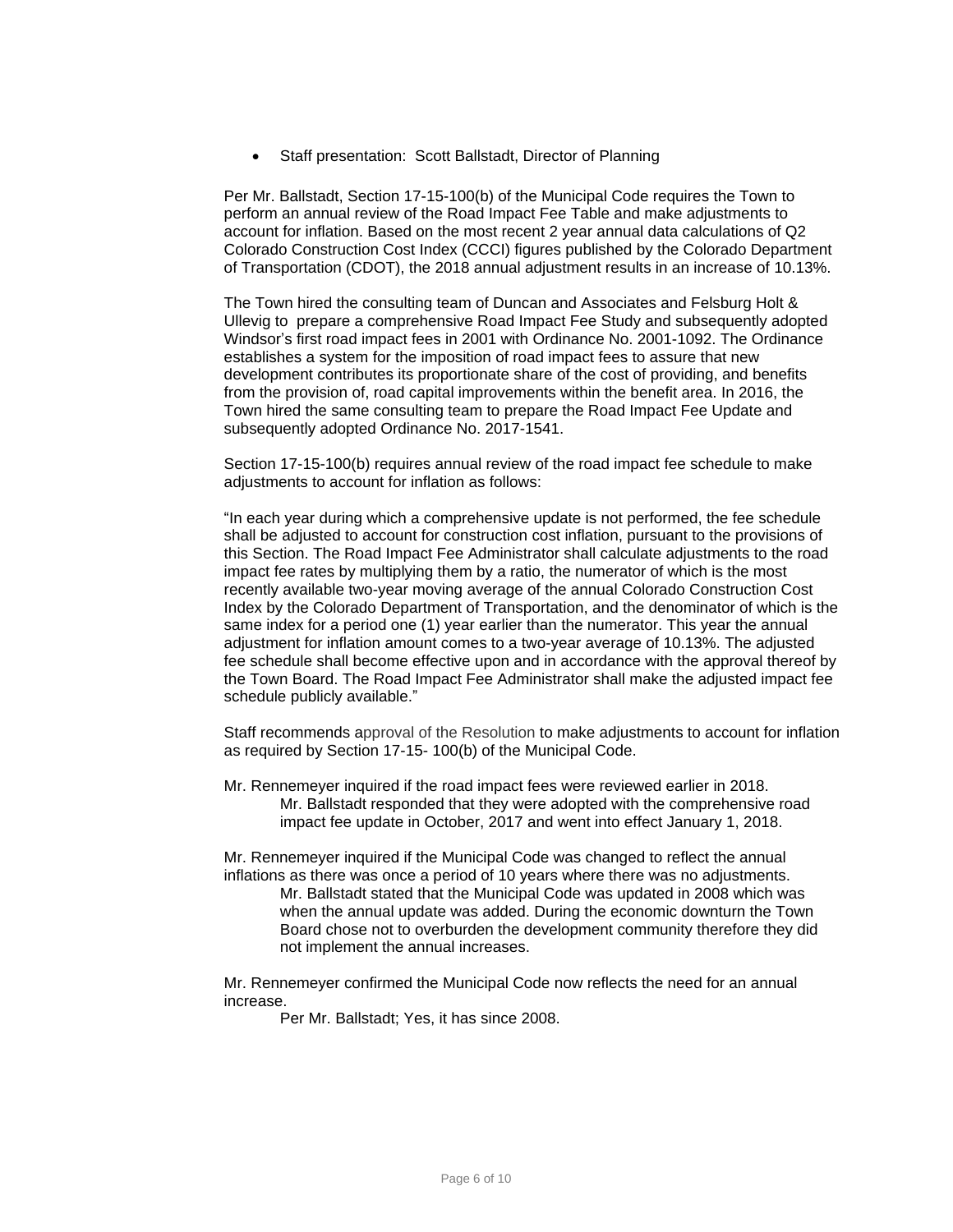Mayor Melendez clarified that we could have an annual increase or decrease depending on the numbers.

Mayor Melendez asked if anyone from the audience wished to speak on this matter. There was none.

**Town Board Member Sislowski moved to approve Resolution No. 2018-89 – Approving Modifications to the Road Impact Fee Schedule Pursuant to Section 17- 15-100(b) of the Windsor Municipal Code. Town Board Member Jones seconded the motion. Roll call on the vote resulted as follows: Yeas – Baker, Wilson, Rennemeyer, Jones, Sislowski; Melendez; Nays- None; Motion passed**

- 4. Resolution No. 2018-90 A Resolution Urging the Defeat of Proposition 112, a Proposed Statutory Amendment that Would Increase Setbacks for New Oil and Gas Facilities
	- Legislative action
	- Staff presentation: Shane Hale, Town Manager

Mayor Melendez stated that while this Board does not make it a habit to take up Resolutions relating to ballot measures, they have, on occasion, chosen this form of action which is provided for in our charter – enacting such action as to demonstrate leadership. Mayor Melendez added that both amendments at the core of the Resolutions are forever game changers, not just in our community, but in this state.

Mr. Hale addressed the Board and stated that the citizens of Colorado will be asked to consider 13 different ballot measures this November. At the Mayor's request, Mr. Hale asked the Town Attorney to prepare two Resolutions for discussion.

The first Resolution opposing Proposition 112, which is the 2500-foot oil and gas setback measure. It's important that voters are aware that the current setback is 500 feet according to the COGCC. This initiative would eliminate new drilling on 95% of the surface land in the State's top five producing counties and 85% of the States non-federal land. The Colorado Municipal League and a number of other interested parties have come out in opposition. The Resolution states the Town's opposition, and encourages the Town's voters to vote "NO" on this ballot measure.

Mayor Melendez asked if anyone from the audience wished to speak on this matter.

Several Windsor Residents approached the Board and voiced their concern on the economic impact Proposition 112 would have if it passed. Concerns included that the measure would stifle hundreds of jobs and be devastating to the community and the people who live here. Residents added that they felt this was not a safety issue but rather a ban on energy development.

Those in favor of Resolution No. 2018-90:

Doug Dennison, 523 14<sup>th</sup> St. Windsor, CO 80550 Tracee Bentley, 301 Immigrant Trail, Severance, CO 80550 Candice Barber, 1009 Basin Ct. Windsor, CO 80550 Coltan Berg, 35701 CR 25, Severance, CO 80550 Craig Rasmuson, 8754 Longs Peak Cir. Windsor, CO 80550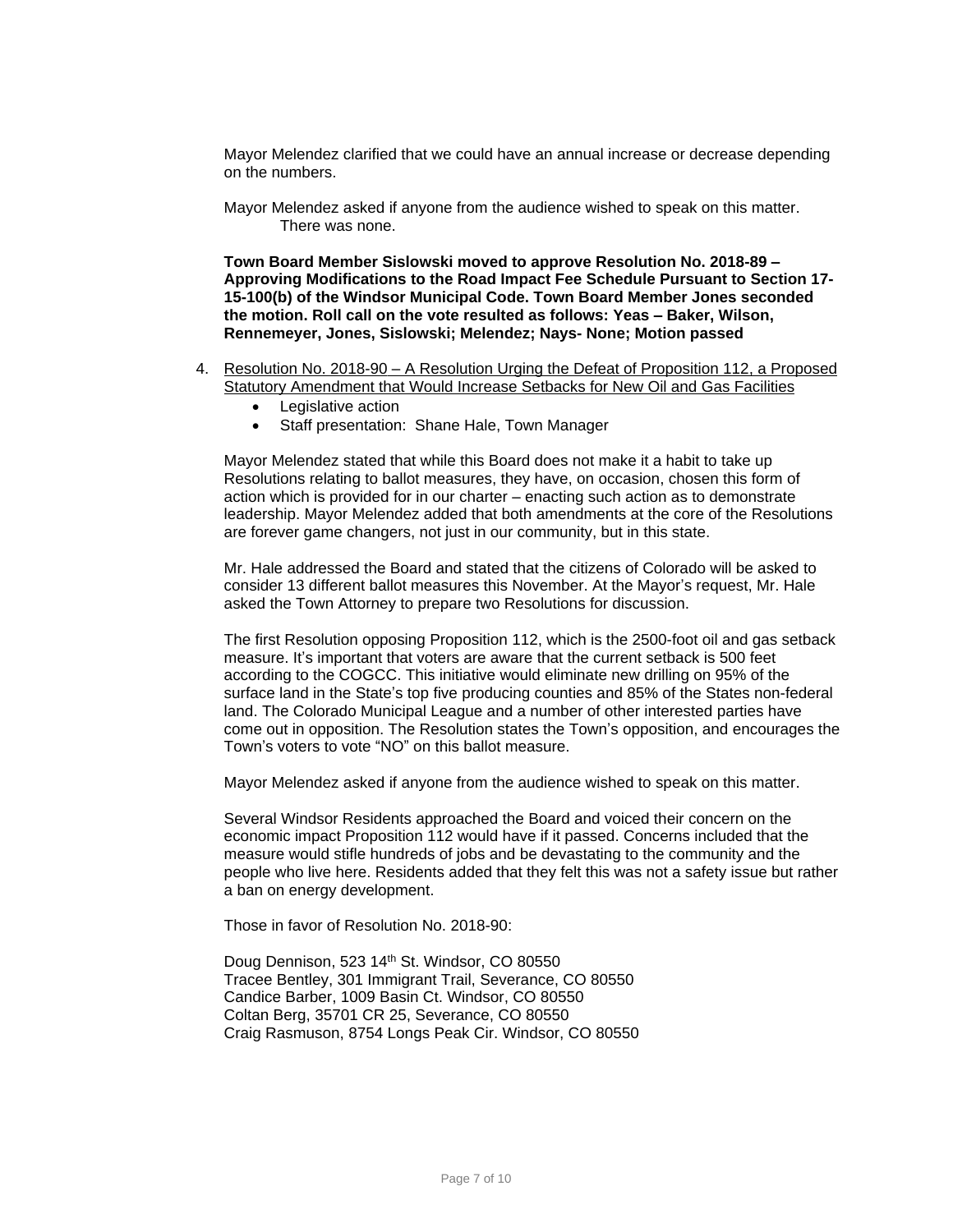Diane West,1056 Larch Dr. Winsor, CO 80550 spoke in opposition of Resolution No. 2018-90 stating that economic gains should not be placed above the health and safety of others. Ms. West expressed her concerns regarding air toxins, contaminated rivers and ground water and the distance from residential homes to the oil fracking sites.

Mayor Melendez asked if there were any questions or comments from Town Board Members.

Town Board Member Barry Wilson stated that he did not feel it was the Town Boards place to tell people how to vote on any State Propositions that citizens have petitioned to put on the ballot. Mr. Wilson further stated that he feels the oil and gas industry does attempt to do their best to be safe as technology continues to get better; however, there is still an inherit risk and safety issues. Mr. Wilson referenced several studies in order to support his decision in opposition of Resolution 2018-90.

Town Board Member Baker expressed his concern regarding how this Resolution was placed on the agenda without any prior discussion or work session. He stated that the Town Board has never taken a position on a State wide ballot issue in the six years that he has been in office.

Mayor Melendez responded that according to the Town of Windsor Charter, a Resolution can come before the Board as long as there are three members in support of the Resolution. Town Board Members Melendez, Sislowski and Rennemeyer were all in favor of the Resolution. No work session is required.

Several Town Board Members discussed their support for Resolution 2018-90 stating that they are confident in the COGCC (Colorado Oil and Gas Conservation Commission) stating that they have the best interest of the citizens of Colorado. The Board conveyed that it is passionate about making decisions with the health, safety and welfare of the citizens as a priority; that Proposition 112 would have devastating consequences not only to the Town of Windsor but Weld County and Colorado and that It would not only impact the jobs in the oil and gas sector but the passage of Proposition 112 would also eliminate several jobs in the retail, healthcare, local government, including teachers and real estate.

**Town Board Member Sislowski moved to approve Resolution No. 2018-90– A Resolution Urging the Defeat of Proposition 112, A Proposed Statutory Amendment that Would Increase Setbacks for New Oil and Gas Facilities. Town Board Member Jones seconded the motion. Roll call on the vote resulted as follows: Yeas – Baker, Rennemeyer, Jones, Sislowski, Melendez; Nays- Wilson; Motion passed 5 to 1.**

- 5. Resolution No. 2018-91 A Resolution Urging the Defeat of "Amendment 74", a Ballot Measure that Would Amend the Colorado Constitution, and Thereby add Significantly Higher Cost to Taxpayers and Impair the Ability of Government to Protect Public Health, **Safety and Welfare** 
	- Legislative action
	- Staff presentation: Shane Hale, Town Manager

Per Mr. Hale, this Resolution opposing Amendment 74, would amend the State Constitution to require compensation for any reduction in property value caused by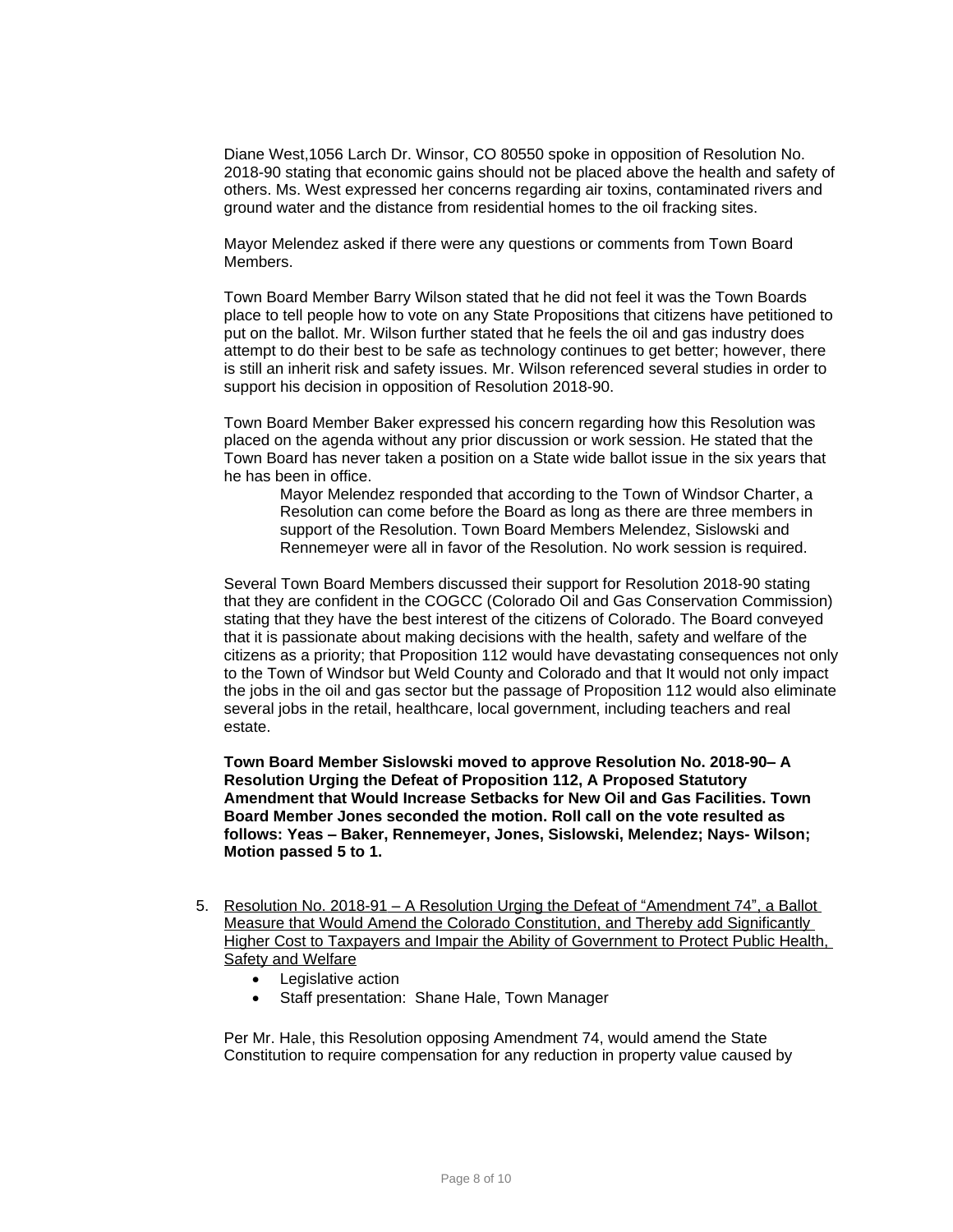government law or regulation. Under the current Colorado Constitution, a property owner already has the right to seek compensation from State or local governments. Amendment 74 would expand this well-established concept by requiring the government to compensate private property owners for virtually any decrease in the fair market value of their property due to any government law or regulation. The Colorado Municipal League has strongly urged that its members come out in opposition to this measure. This Resolution states the Town's opposition, and encourages the Town's voters to vote "No" on this ballot measure.

Mayor Melendez asked in anyone in the audience wished to speak on this matter.

Coltan Berg, 35701 CR 25, Severance, CO 80550, stated that he is a mineral owner and should have rights to allow someone to drill on his property for those minerals. Mr. Berg encouraged the Town Board to vote in favor of Amendment 74, which would be a vote in opposition of Resolution No. 2018-91.

Town Board Members discussed how the particular initiative was very broad in its wording and would be devastating for the planned community. Although it appeared to be a measure that would enhance the property rights of owners, it would have unprecedented negative impacts of legal exposure at the publics expense.

**Town Board Member Rennemeyer moved to approve Resolution No. 2018-91– A Resolution Urging the Defeat of "Amendment 74", a Ballot Measure that Would Amend the Colorado Constitution, and Thereby add Significantly Higher Cost to Taxpayers and Impair the Ability of Government to Protect Public Health, Safety and Welfare. Town Board Member Sislowski seconded the motion. Roll call on the vote resulted as follows: Yeas – Baker, Rennemeyer, Jones, Sislowski, Melendez; Nays- Wilson; Motion passed 5 to 1.** 

### D. COMMUNICATIONS

- 1. Communications from the Town Attorney None
- 2. Communications from Town Staff
	- Windsor Commons 3<sup>rd</sup> Filing Lot 5 Block 2 Total Directional Services Site Plan Mr. Ballstadt reminded the Town Board that information regarding the above site plan has been included in their packets.
- 3. Communications from the Town Manager

None

4. Communications from Town Board Members

Town Board Member Rennemeyer stated that he attended the Colorado Municipal League Fall Outreach along with Mr. Hale to which he volunteered Windsor to host next year's Fall Outreach in October.

Mayor Melendez reminded residents of Coffee with the Mayor which will take place October 20, 2018 at the Safeway Starbucks from 7:30 a.m. – 9:00 a.m.

# E. EXECUTIVE SESSION

An executive session pursuant to Colorado Revised Statutes § 24-6-402 (4)(e) (I) for the purpose of determining positions relative to matters that may be subject to negotiations;